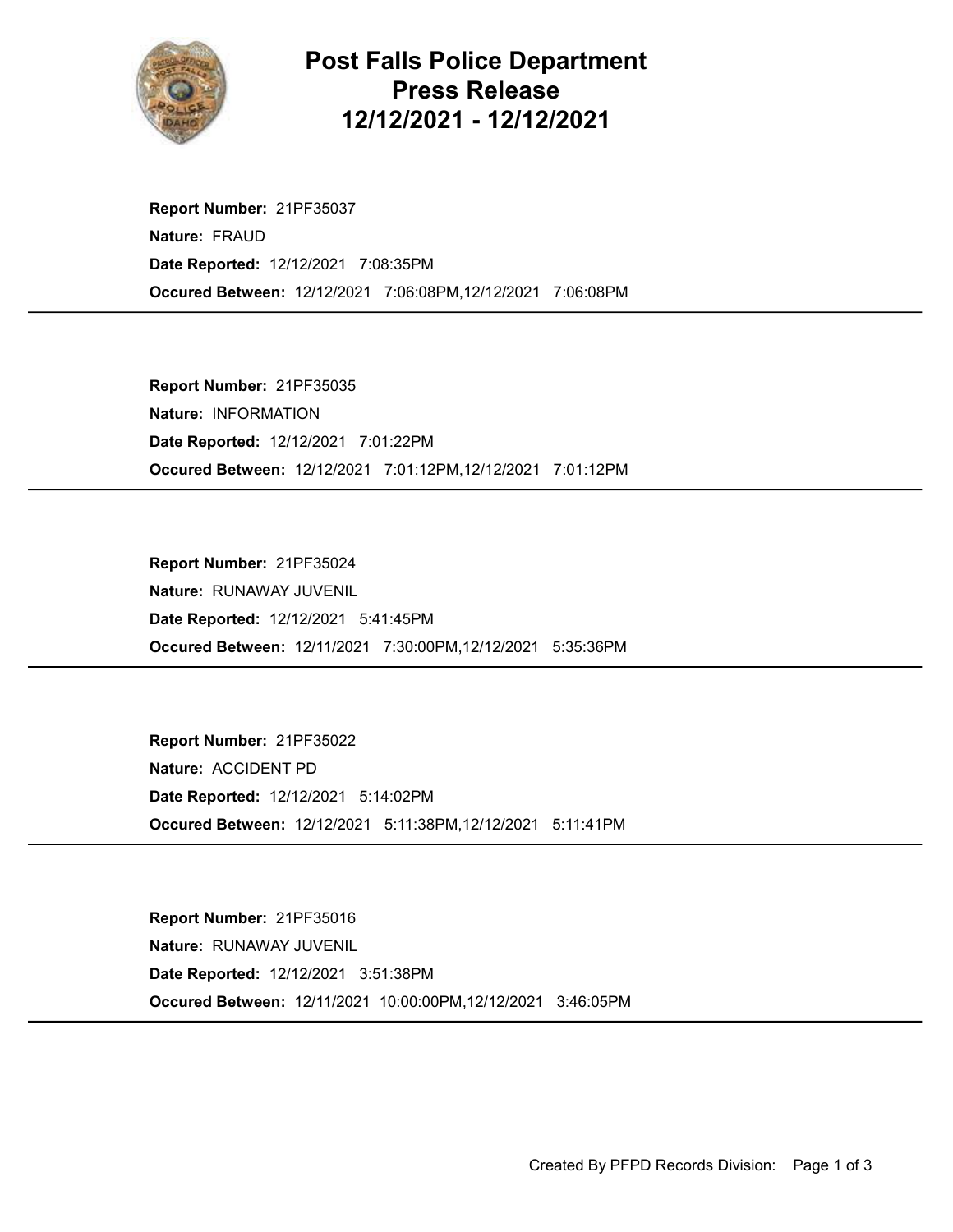Occured Between: 12/12/2021 2:37:14PM,12/12/2021 2:37:27PM Report Number: 21PF35012 Nature: ACCIDENT PD Date Reported: 12/12/2021 2:39:15PM

Occured Between: 12/11/2021 8:40:00PM,12/12/2021 2:14:19PM Report Number: 21PF35009 Nature: FRAUD Date Reported: 12/12/2021 2:18:01PM

Occured Between: 12/12/2021 12:49:12PM,12/12/2021 12:49:18PM Report Number: 21PF35000 Nature: DEAD BODY Date Reported: 12/12/2021 12:50:05PM

Occured Between: 12/10/2021 12:54:00PM,12/10/2021 12:57:00PM Report Number: 21PF34996 Nature: THEFT Date Reported: 12/12/2021 11:58:44AM

Occured Between: 12/12/2021 11:11:58AM,12/12/2021 11:11:58AM Report Number: 21PF34992 Nature: FOUND PROPERTY Date Reported: 12/12/2021 11:13:10AM

Occured Between: 12/11/2021 4:00:00PM,12/12/2021 9:57:58AM Report Number: 21PF34988 Nature: MAL INJURY Date Reported: 12/12/2021 10:01:39AM